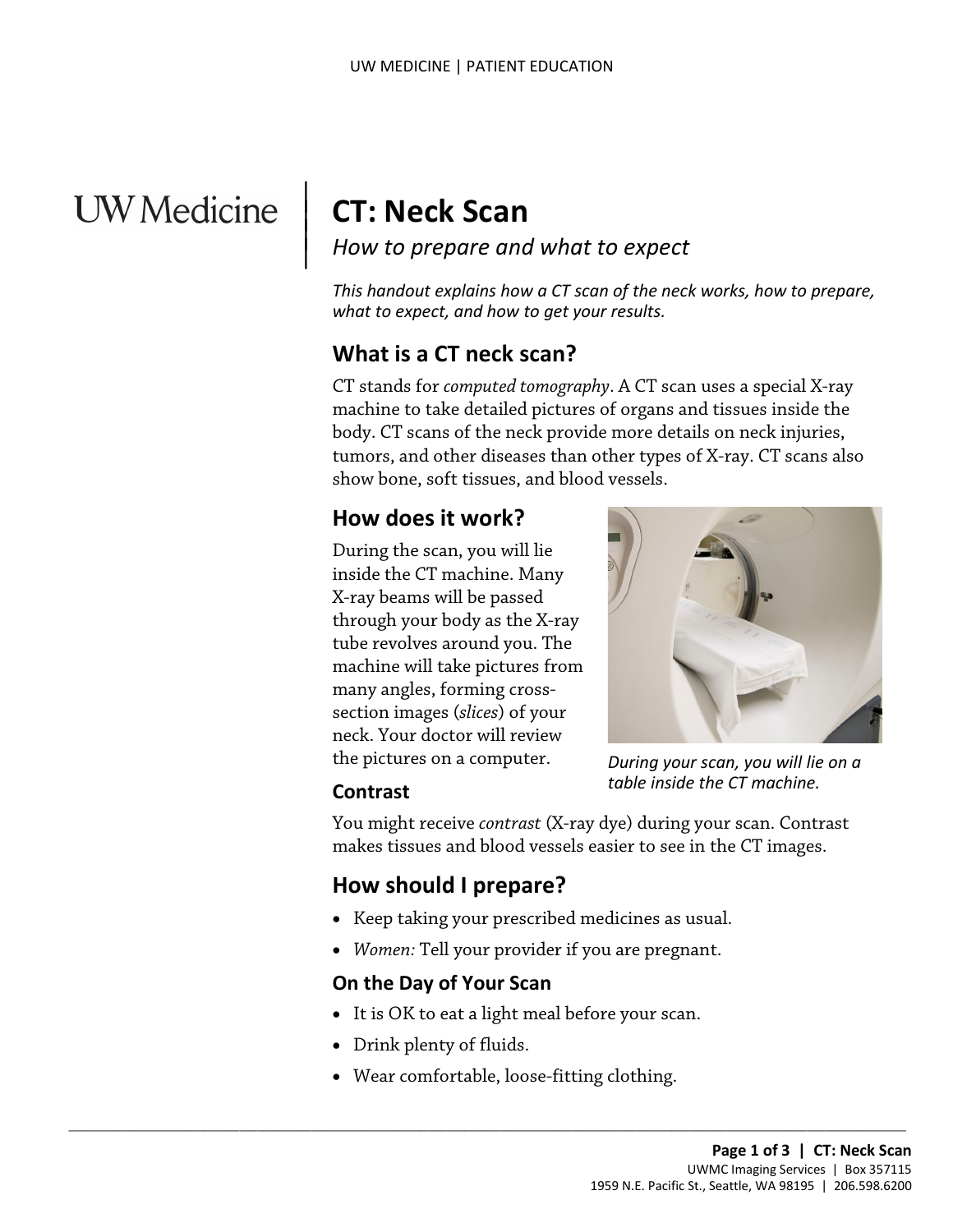

*A CT image of the neck*

#### **Before the Scan**

- *Women:* If there is any chance you may be pregnant, tell the CT technologist **before** the scan begins.
- Some items can affect the CT images. We may ask you to remove:
	- Any clothing with zippers or snaps
	- Hairpins, jewelry, glasses, hearing aids, and removable dental work

#### **If You Will Receive Contrast**

- If you will have contrast for your scan, we will place a small *intravenous* (IV) tube into your arm vein. This will be done before you enter the scanning room.
- Before your scan, the CT technologist will ask you if you:
- Before your scan, the CT technologist will ask you if you:<br>• Are allergic to any medicines or iodine. Many types of contrast<br>contain iodine. If you have ever had an allergic reaction to<br>contrast, we will ask you to take – Are allergic to any medicines or iodine. Many types of contrast contain iodine. If you have ever had an allergic reaction to contrast, we will ask you to take medicine to prevent a reaction to the contrast before your scan.
	- Have asthma, diabetes, a heart problem, multiple myeloma, or kidney disease. These conditions may increase your risk of having a reaction to the contrast. For example, kidney disease makes it harder for your body to remove the contrast from your bloodstream.

# **Can a family member or friend stay with me during the scan?**

- CT scans use X-rays. Because of this, you may not have a family member or friend in the CT room during the exam.
- For young patients, a parent may be able to stay in the room with their child to help lessen fear and give comfort. The parent must wear a lead apron to limit exposure to the radiation used in the scan.

# **How is the scan done?**

 $\_$  ,  $\_$  ,  $\_$  ,  $\_$  ,  $\_$  ,  $\_$  ,  $\_$  ,  $\_$  ,  $\_$  ,  $\_$  ,  $\_$  ,  $\_$  ,  $\_$  ,  $\_$  ,  $\_$  ,  $\_$  ,  $\_$  ,  $\_$  ,  $\_$  ,  $\_$  ,  $\_$  ,  $\_$  ,  $\_$  ,  $\_$  ,  $\_$  ,  $\_$  ,  $\_$  ,  $\_$  ,  $\_$  ,  $\_$  ,  $\_$  ,  $\_$  ,  $\_$  ,  $\_$  ,  $\_$  ,  $\_$  ,  $\_$  ,

- The CT technologist will help you get into position on the CT table. We will use soft straps or tape to help keep your neck in the proper position.
- The technologist will then leave the room. You will be alone in the room during the scan, but the technologist can see, hear, and speak with you through an intercom at all times.